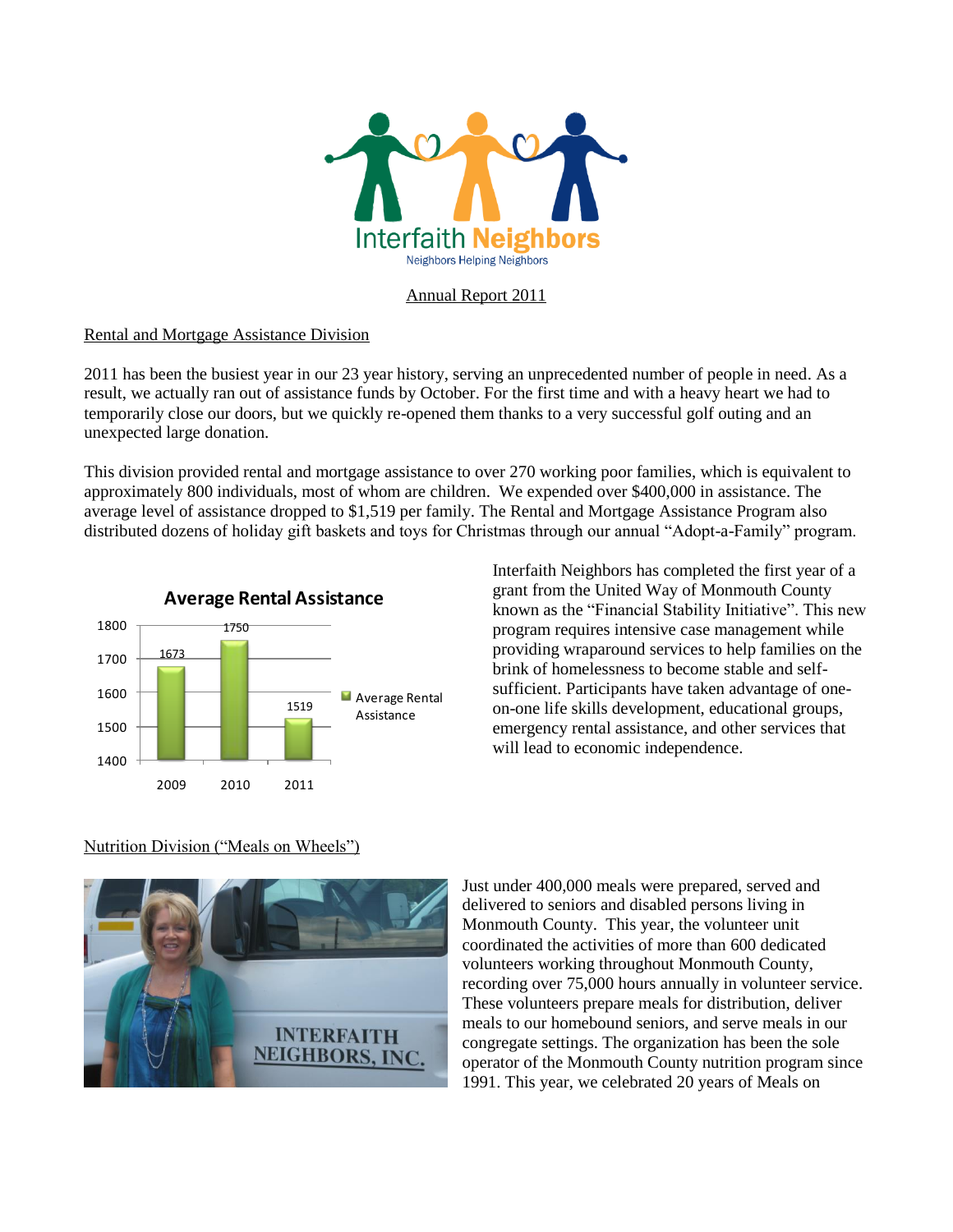Wheels by honoring our volunteers at a special luncheon at the Sheraton Hotel in Eatontown. Over 300 guests celebrated with us from all over Monmouth County.

# Affordable Housing

In 1996 we began renovating abandoned houses and building new affordable homes in Asbury Park and Neptune Township, thus taking vacant lots from the municipalities and turning them into affordable homes for first-time, low-income home buyers and putting these properties back on the municipalities' tax rolls. Under the Neighborhood Stabilization Program and the Monmouth County HOME program, five new units of housing were completed and sold in 2011, with five additional homes currently under construction. Since 1996, Interfaith Neighbors has constructed and sold 31 homes to low-income families. Construction is scheduled to begin on three more homes in 2012. These houses are all equipped with Energy Star rated kitchen appliances including stoves, microwave ovens, dishwashers and refrigerators. Other green features include bamboo flooring, an ondemand, tankless water heater and high efficiency furnace and air conditioning units. A typical home is 1,800 square feet, including 3-4 bedrooms, 2.5 bathrooms, and has a price range anywhere from \$99,000 to \$149,000.

## Business Development Center

This year, Interfaith Neighbors introduced the new Business Development Center ("BDC"). This multi-year, multi-faceted initiative is designed to promote economic development, expand business opportunity and create jobs on the West Side of Asbury Park as well as the surrounding area. This program's goal is job creation, new business formation, neighborhood revitalization, economic diversification, and community development. Three of the BDC's initiatives are highlighted below:

*[Business and Career Academy:](http://www.interfaithneighbors.org/uploaded/business_and_career_academy.asp)* A partnership between the New Jersey Small Business Development Center (NJSBDC) at Brookdale Community College and Interfaith Neighbors will provide entrepreneurship education in Asbury Park, ultimately leading to job creation and economic development as new businesses open in the community.

*Interfaith Neighbors' Business Incubator:* A new business incubator facility will open at our new Springwood Center in early fall 2012. This facility is being designed to incubate up to 8 business enterprises either preparing to launch or in the early stages of their business development cycle. We expect the Business Incubator to promote business and economic activity while contributing to the revitalization of the West Side community.

*The Kula Café:* This community driven social enterprise, to be owned and operated by Interfaith Neighbors, seeks to address high unemployment and lack of opportunity in the Asbury Park area. The Kula Café concept incorporates two main functions - local participants will move through a structured program of life and employment skill training to build confidence, a spirit of giving back to the community and a service industry skill set which is transferrable to multiple areas of interest and job opportunity in the surrounding area. Additionally, the café (which will include a small retail space open to local entrepreneurs) will be open to the public allowing trainees to learn customer service skills through hands-on training serving paying customers while generating revenue to offset the cost of the training program.

## Neighborhood Revitalization Tax Credit Program

Several initiatives from the Neighborhood Revitalization Tax Credit Program, Project #2, continued in 2011. Interfaith Neighbors worked with the Young Adult Minority Men of New Jersey Initiative (YAMMI) at Holy Spirit Church in Asbury Park, the West Side Community Center, the Arts Coalition of Asbury Park (ArtsCAP), and College Bound programs.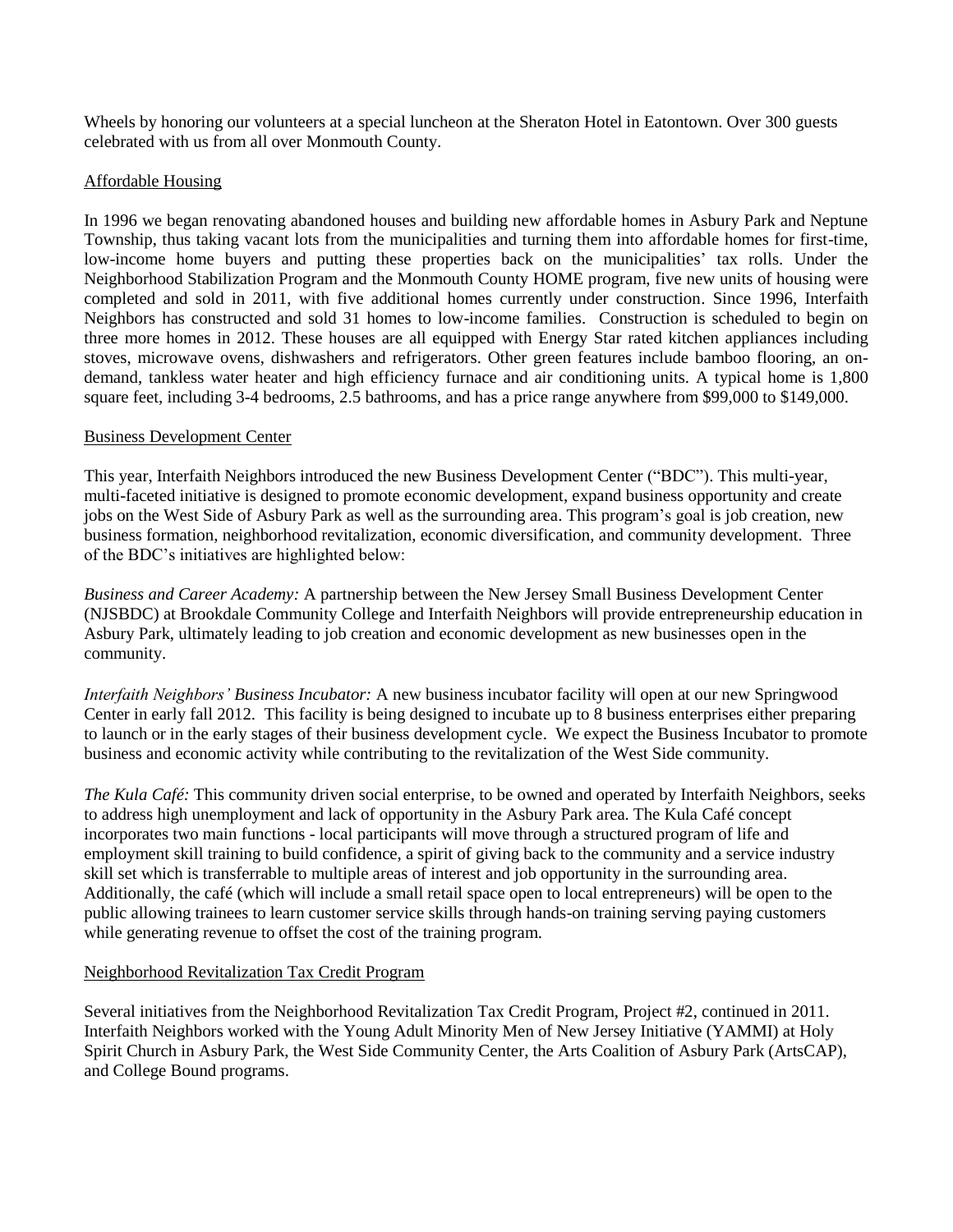NRTC Project #3, anticipated to begin in 2012, will include funds for Springwood Center, additional property acquisition, and the Interfaith Neighbors Business Development Center, which launched in early 2011. Interfaith Neighbors continues to partner with numerous community agencies to help revitalize the West Side Neighborhood, including the Hispanic Affairs and Resource Center, the Mercy Center/ Sister's Academy, Big Brothers/ Big Sisters of Monmouth County, Second Life Bikes, Citizens on Patrol, the Jazz Arts Project and the Faith Based Initiative Human Development Group.



In late 2010 we broke ground on construction of the Springwood Center building (pictured left). This project, which is within budget and on schedule for occupancy in early 2012, is a 27,500 square foot, three-story mixed-use building at the corner of Springwood Avenue and Atkins Avenue. It is the most ambitious construction project Interfaith Neighbors has ever undertaken. When finished, the building will have four commercial units at grade to include a permanent work location for several units of the Asbury Park Police Department, the Interfaith Neighbors Business Incubator, a component of our Business Development Center, and the Kula Café, an IFN restaurant training and service program. The second floor will be the permanent home for the Asbury Park Senior Center, and the third floor

will consist of eight units of affordable rental housing which will be owned and managed by Interfaith Neighbors.

#### New Jersey Youth Corps Program

We are currently in our fifth year of operating the Monmouth County chapter of the New Jersey Youth Corps Program. Youth Corps is a year-round, voluntary program which engages young adults (ages 16-25) in full-time community service, training, and educational activities. In return for their efforts to restore and strengthen communities, Corps members receive education development in basic skills and preparation to obtain a GED or locally issued Adult High School Diploma; life skills and employability skills instruction; and personal and career counseling to build self-esteem, clarify values, and develop leadership skills while they are developing their career portfolio.





Youth Corps members provided some amazing services this year. After Hurricane Irene struck in August, the youth actively participated with the City of Asbury Park to help clean up the city. Several youth were interviewed in a live TV broadcast. Youth also enjoyed special presentations from the Asbury Park Fire Department, Police Department, and the Mayor. They visited the 9-11 Memorial in Middletown, and the Naval Air Station in Lakehurst. Youth also enjoyed guest speaker Chez Weatherspoon, a Philadelphia prize-winning boxer and motivational speaker.

Additionally, our Youth Corps members continued a street outreach program in the form of a mobile soup kitchen to feed the homeless. The "Need to Feed" program received an